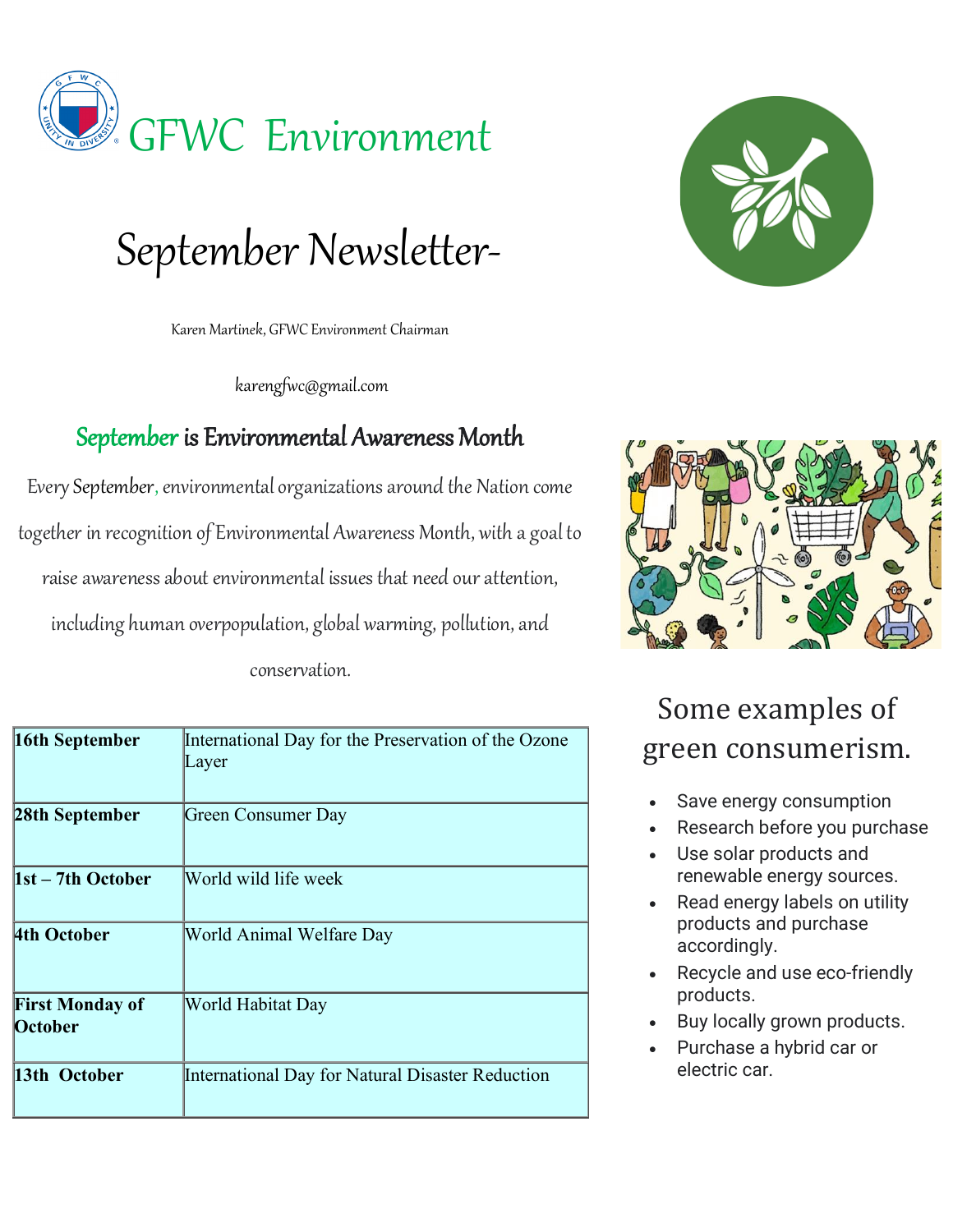Plan ahead for

# America Recycles Day November 15, 2021

Help support our Challenge Project –

Each member in every club please keep track of how many plastic bottles and how many plastic bags you recycle, reuse or upcycle during the month of October.

Just for one month!!!!



For one month let's keep track of our GFWC impact on recycling of these plastics.

We will put our information and pictures out on facebook to celebrate

National Recycling Day

Let's make a difference with total participation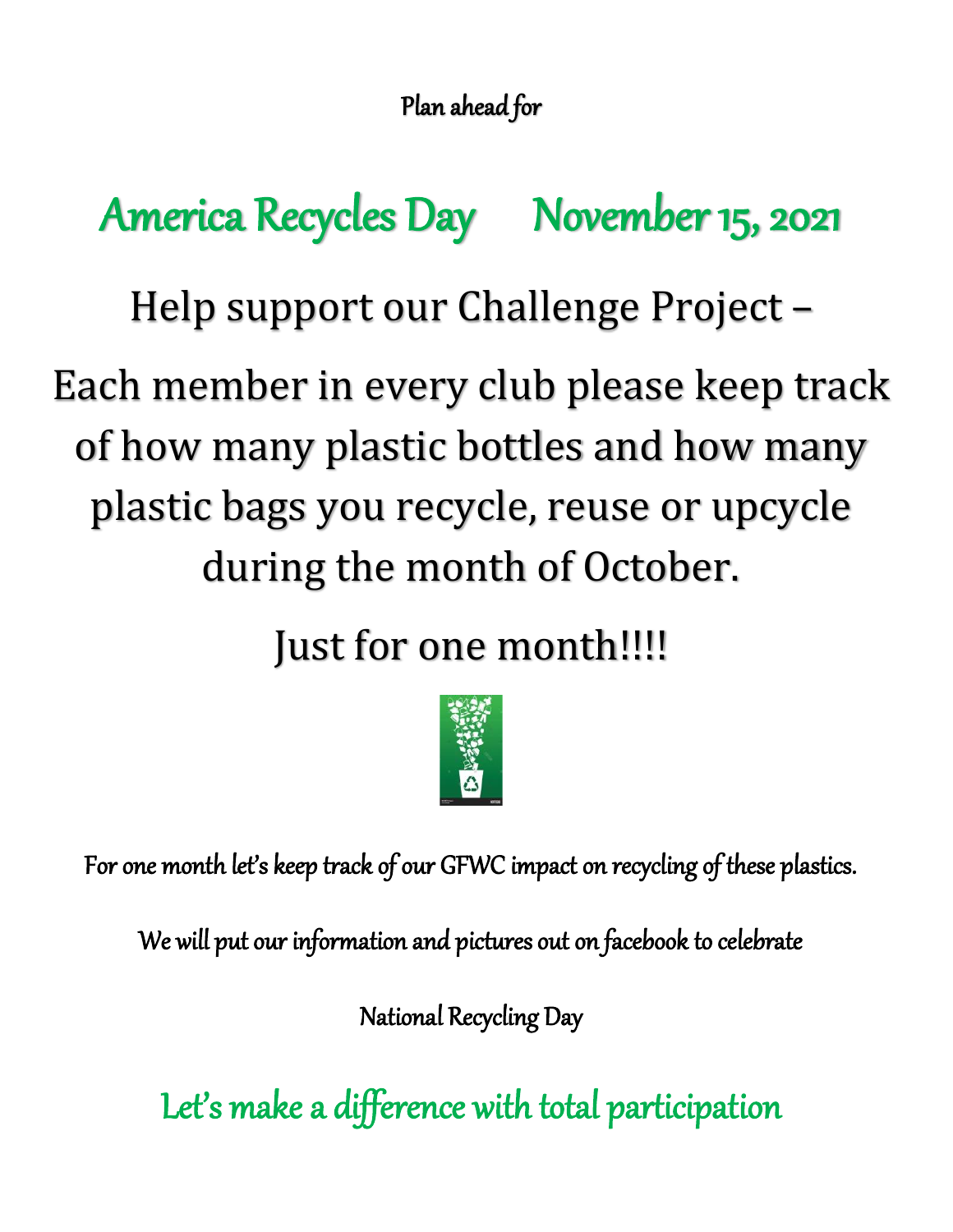### **October Plastics Counting Project-**



Each State President please ask each of your clubs to have all members count how many plastic bags and bottles they recycle during the month of October.

### **Give each club time to plan for this event**.

Please count bags and bottles separately.

Count by either numbers or pounds.

Have members take pictures of their collections or have club projects that you can photograph. If you already participate in projects with TREX, terracycle or some other collection organization, count these plastics donated and send photos. Count bags and bottles you return to stores, put in your individual recycle boxes, take to your recycle center, or any other means of recycling or upcycling of your plastic.

Each club should send their stats at the end of the month to their state President who can forward those stats on to me. Also send me your project photos to: [karengfwc@gmail.com](mailto:karengfwc@gmail.com)

## **Fill Your individual, club and state facebook pages with your work on or before November 15th**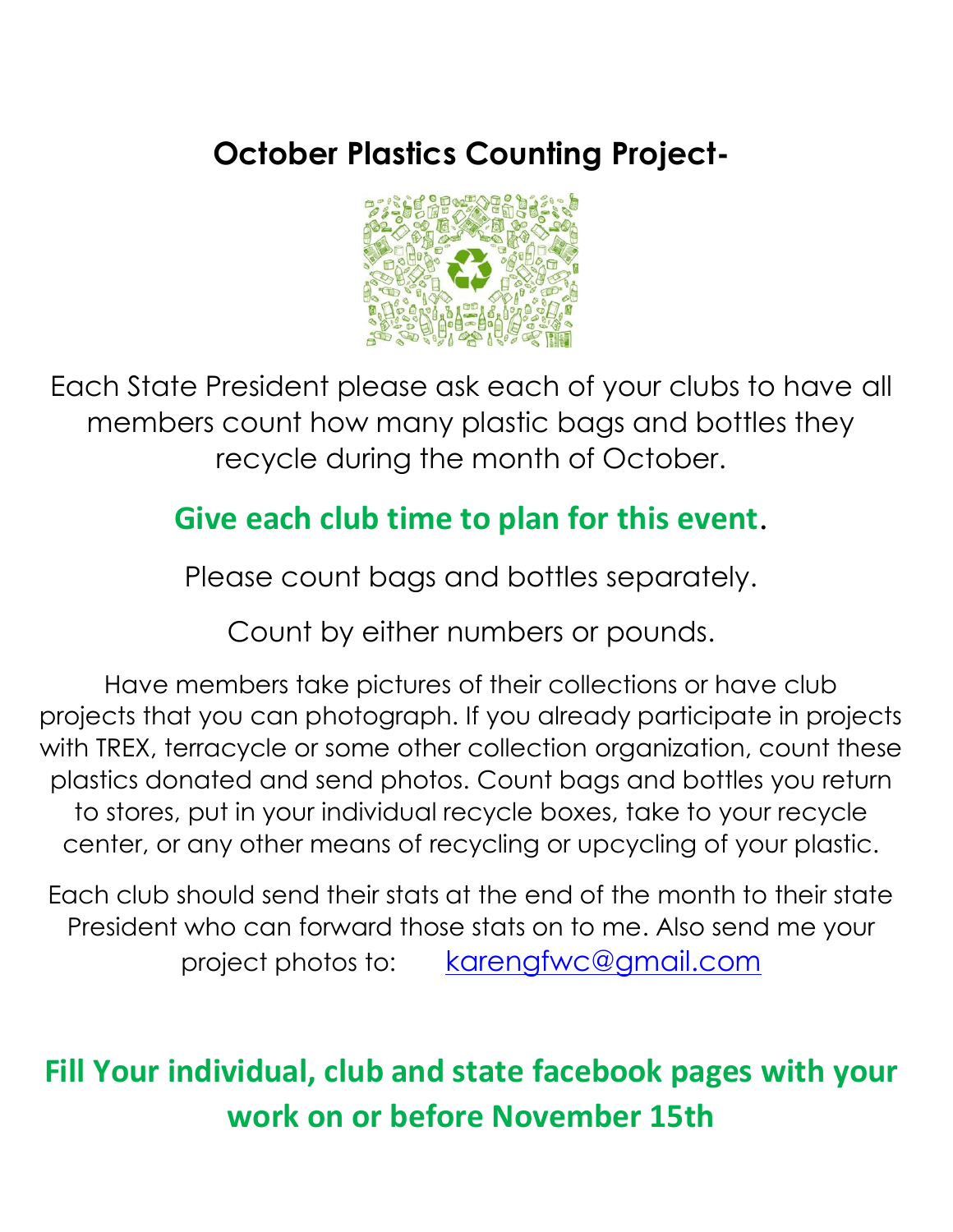

### **National Recycling Day / America Recycles Day November 15, 2021**

#### **With Recycling Projects**

**Let's Educate and promote Awareness in communities.**

1. Have a club scavenger hunt- Send members out in teams to find recyclables. A possible scavenger hunt tally sheet is attached. Feel free to change the hunt to any items you prefer to collect. Help keep plastics out of our sewer systems, lakes, rivers, all water and food sources.

2. Write an article for your local newspaper asking citizens to participate. Every home and business can walk to the front of their homes/businesses and pick up trash and recyclables in the ditch or roadway or on the curb or the street.

3. Have a program or speaker on upcycling by crocheting with plaryn or reusing other plastic items.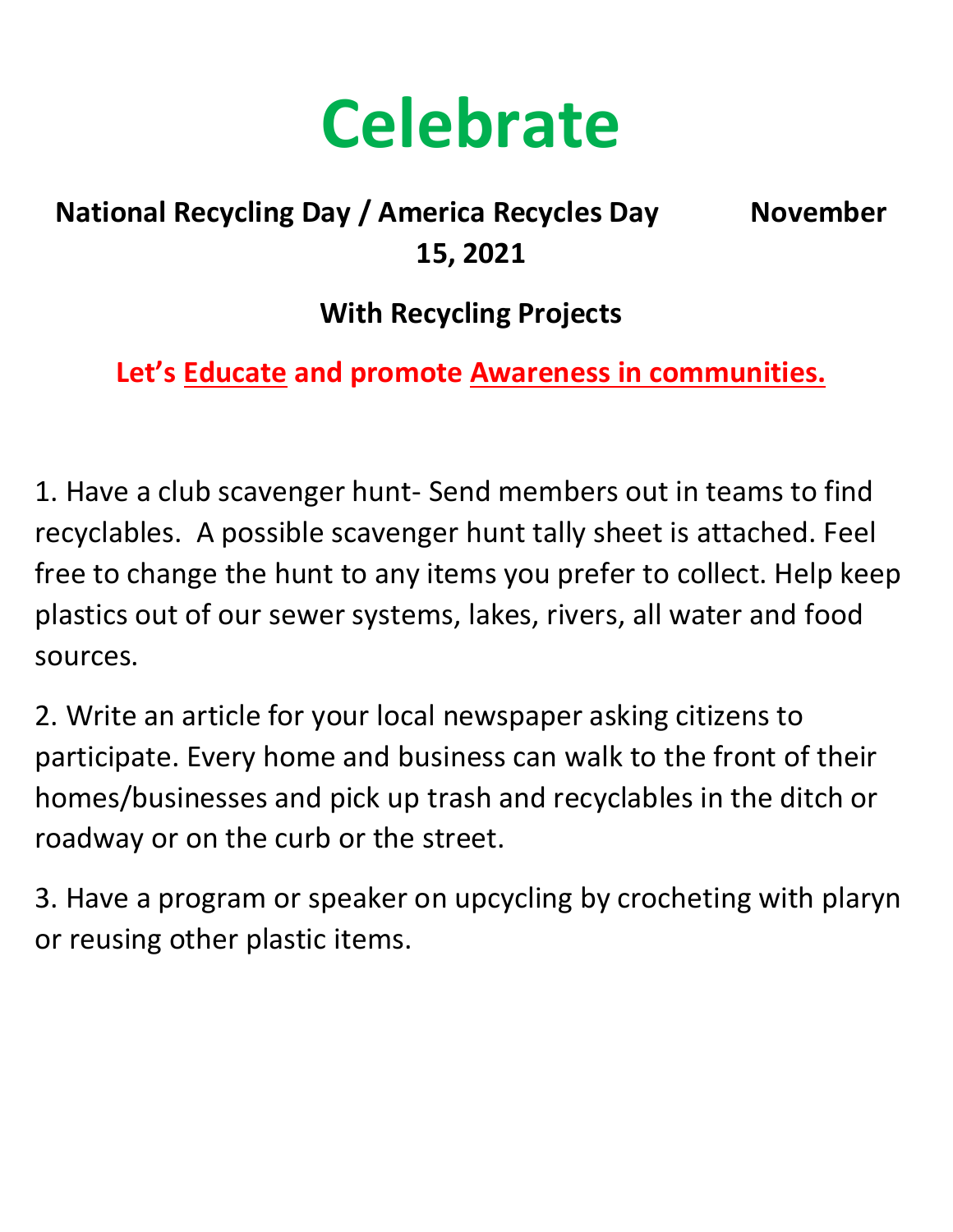## Save the Planet- National Recycle Day

## Scavenger Hunt

Rules: You have 1 hour. Teams can go anywhere in the \_ area, up to the team. The team with the most recyclables- correctly separated, of course- wins. Points will be subtracted for minutes late. Winners will receive prizes.

| Plastic Caps or Lids - 3 points each                                                                             |  |
|------------------------------------------------------------------------------------------------------------------|--|
| Plastic bottles- 5 points each                                                                                   |  |
| Plastic bags-5 points each                                                                                       |  |
| Styrofoam-5 points each piece                                                                                    |  |
| Cigarette butts, boxes, tips- 3 points each<br>Minimum of 10 (often found in parking lots or outside businesses) |  |
| Other plastic item-5 points each                                                                                 |  |
| Pop tabs-1 point each                                                                                            |  |
| Glass bottles-3 points                                                                                           |  |
| Cardboard-2 points                                                                                               |  |
| Paper- 2 points                                                                                                  |  |
| Aluminum cans- 3 points                                                                                          |  |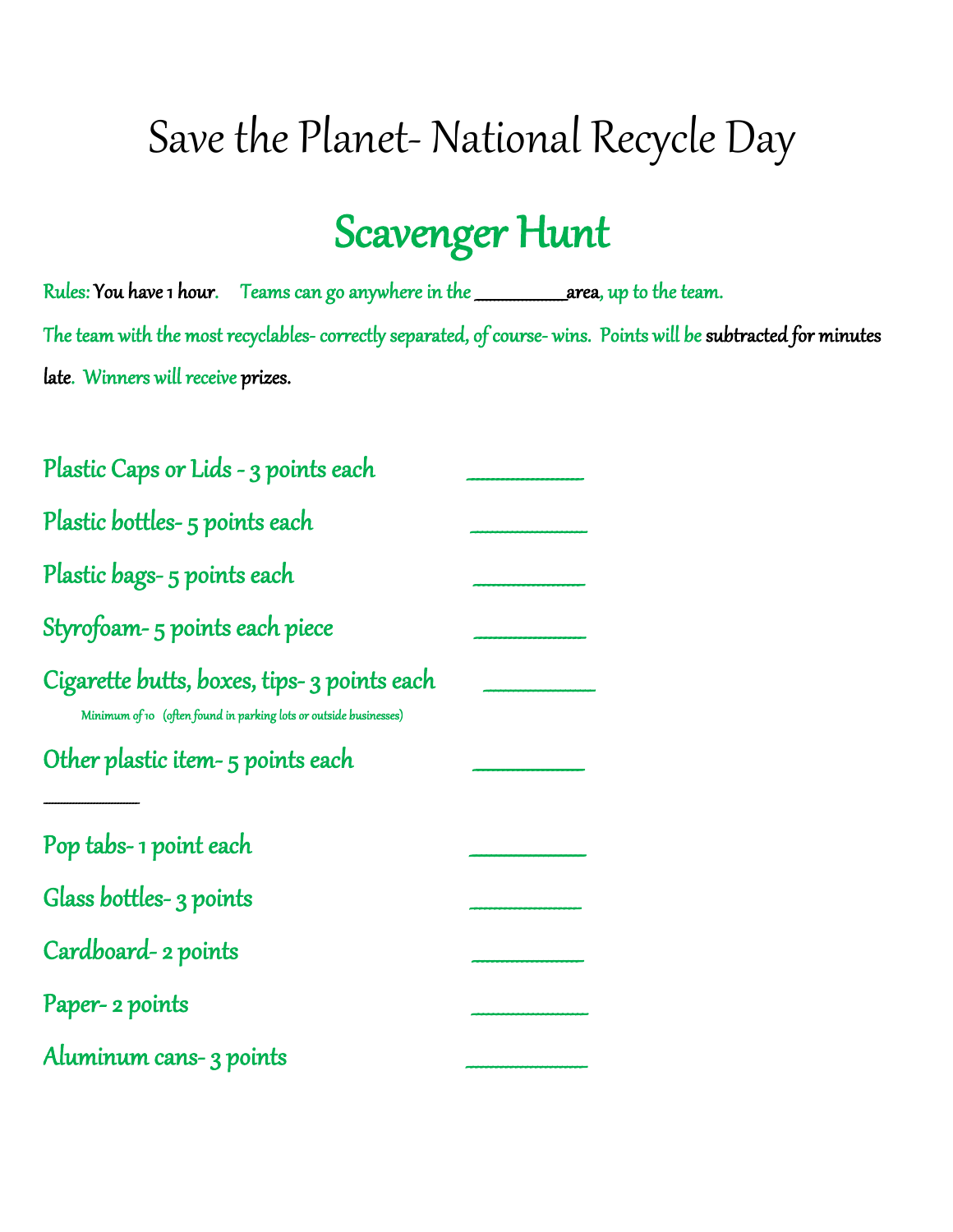# GFWC International Convention Results

## Environment Resolutions were Updated

## GFWC Environment Awards Presented

| Category 1 | Florida  |
|------------|----------|
| Category 2 | Georgia  |
| Category 3 | Michigan |
| Category 4 | Arizona  |
| Category 5 | Wyoming  |
| Category 6 | Oregon   |

Club Creativity Honorable Mention- GFWC Northboro Junior Woman's Club Massachusetts

Club Creativity Award- GFWC Woman's Club of Clayton- North Carolina

All awards are listed on this GFWC website. <https://www.gfwc.org/membership/awards-contests-and-grants/2019-awards/>

All GFWC Environment Club Award Entries were Tree-mendous!

All GFWC Clubs and their Communities are the Winners!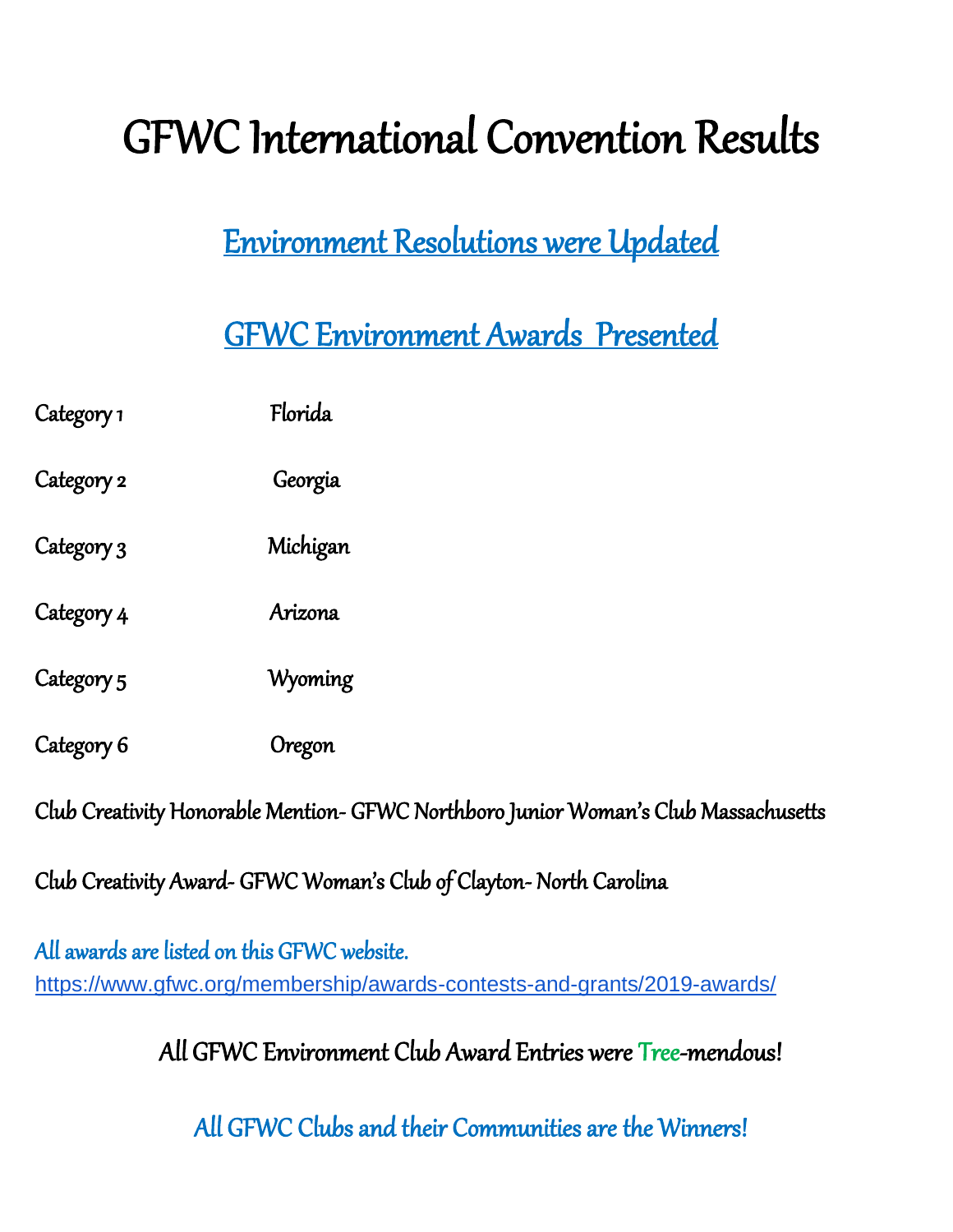## Natural Disasters

#### (GFWC Environment Resolutions- Climate Change- updated 2021)

WHEREAS, Scientific studies indicate that emissions of greenhouse gases are depleting the earth's stratospheric ozone layer and adding to global warming: and

WHEREAS, The ozone layer acts as a shield against harmful solar radiation that can negatively impact individuals and biological processes in nature; and

WHEREAS, Greenhouse gases contribute to changes in the world's climate resulting in substantially altered

weather patterns, increases in sea levels, loss of soil moisture, and dangerous tropical storms, droughts and floods,

adversely affecting agriculture, forests, wetlands, water resources, and coastal areas; therefore

RESOLVED, That the General Federation of Women's Clubs urges its member clubs to:

- Encourage actions by lawmakers and private industry worldwide to:
	- Reduce emissions of harmful greehouse gases, such as carbon dioxide;
	- Research and develop econonomically feasible alternative energy sources;
		- -Enter into, enforce, and comply with international treaties relating to ozone depletion;
	- -Promote international cooperation to address the effects of greenhouse gases and

changes to the climate;

-Promote efficient use of energy;

#### • Educate individuals about:

 -The dangers of greenhouse gases and their effect on ozone depletion and global warming;

 -Personal choices that reduce this effect including personal transportation, electricity usage, and waste recycling.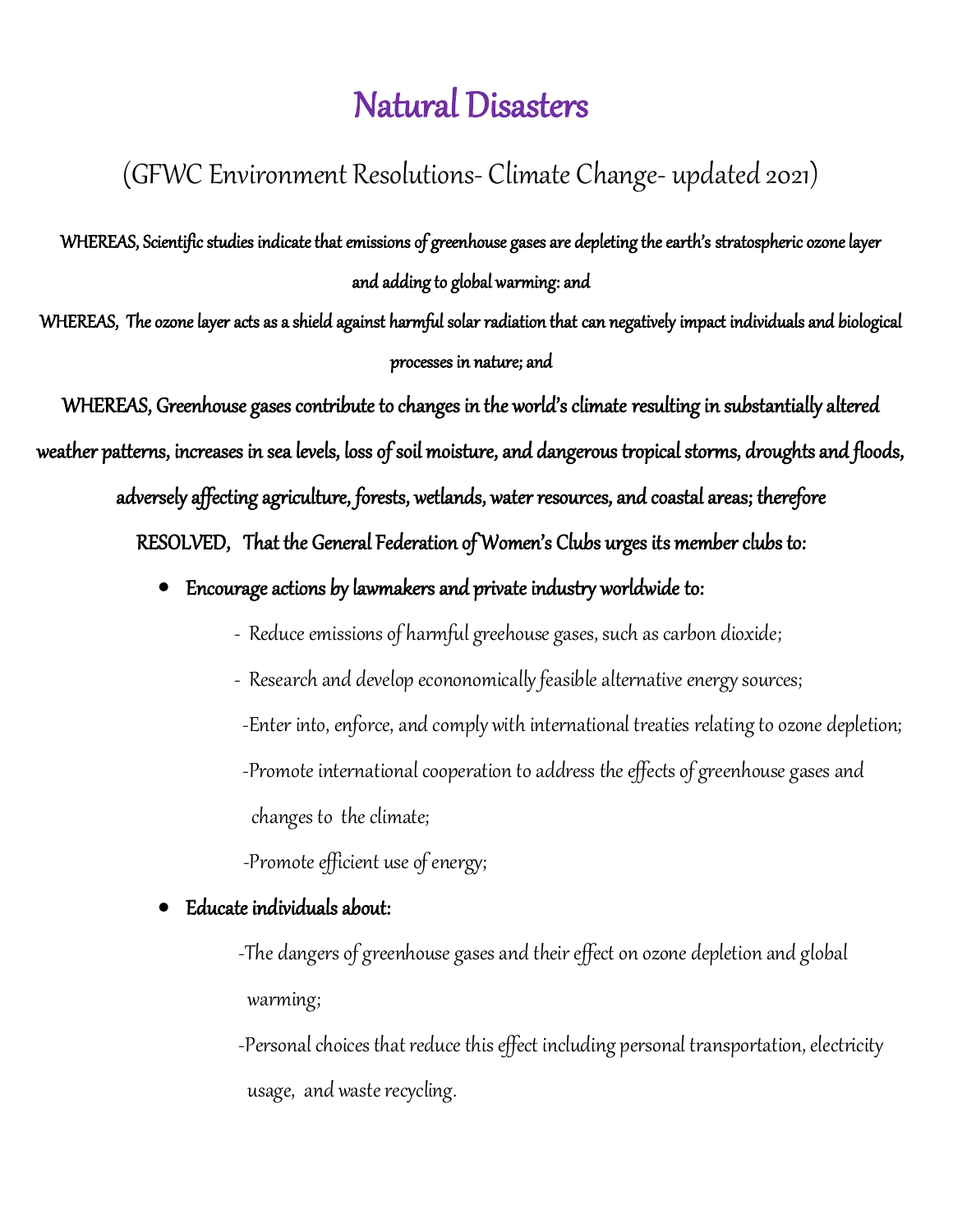### Remember our States suffering from Natural Disasters.

Wildfires and Floods have damaged our Parks and Forests-

#### Help with Reforestation.

### Contact one of the following agencies and/or organizations of your choice.

Penney Pines – California Reforestation Progra[m](/Users/karen/Downloads/%0dPenny%20Pines%20-%20USDA%20Forest%20Service%20%20%20%20%20%20%20%20%20%20%20%20%20%20%20%20%20%20https:/www.fs.usda.gov ›%20stelprdb5280793%0d)

**Penny Pines - USDA Forest Service [https://www.fs.usda.gov](/Users/karen/Downloads/%0dPenny%20Pines%20-%20USDA%20Forest%20Service%20%20%20%20%20%20%20%20%20%20%20%20%20%20%20%20%20%20https:/www.fs.usda.gov ›%20stelprdb5280793%0d) › stelprdb5280793**

HOW THE "PENNY PINES" PLANTATION WORKS Briefly, the plan is this. Under a Conservation Agreement, you or your organization contributes \$68 toward the cost of planting seedlings on about one acre of National Forest land in California. Using your donation together with Federal funds, the Forest Service will do the planting on the National Forest nearest you or the forest of your choice. (Refer to the enclosed map for National Forest locations). The plantation will be marked with a standard Forest Service sign that names the contributing individual or organization. Contributions must be in multiples of \$68 or more. For each \$68 contribution, you will receive a PENNY PINES certificate from the Forest Supervisor, who will inform you of the location of the plantation at your request. MEMORIAL PLANTATIONS You may request a memorial plantation for which you will receive a special memorial certificate with the deceased person's name. Duplicate certificates are available upon request. The decreased person's name will be placed on the sign at the plantation site as follows:

| "Friends of "   |  |
|-----------------|--|
| "Family of "    |  |
| "Relatives of " |  |

Arbor Day Foundation <https://www.arborday.org/>

<https://www.arborday.org/members/news/reforestation>

Nature Conservancy - <https://www.nature.org/> and <https://preserve.nature.org/donate>

US Forest Service- <https://www.fs.usda.gov/>

Trees Forever-<http://www.treesforever.org/>